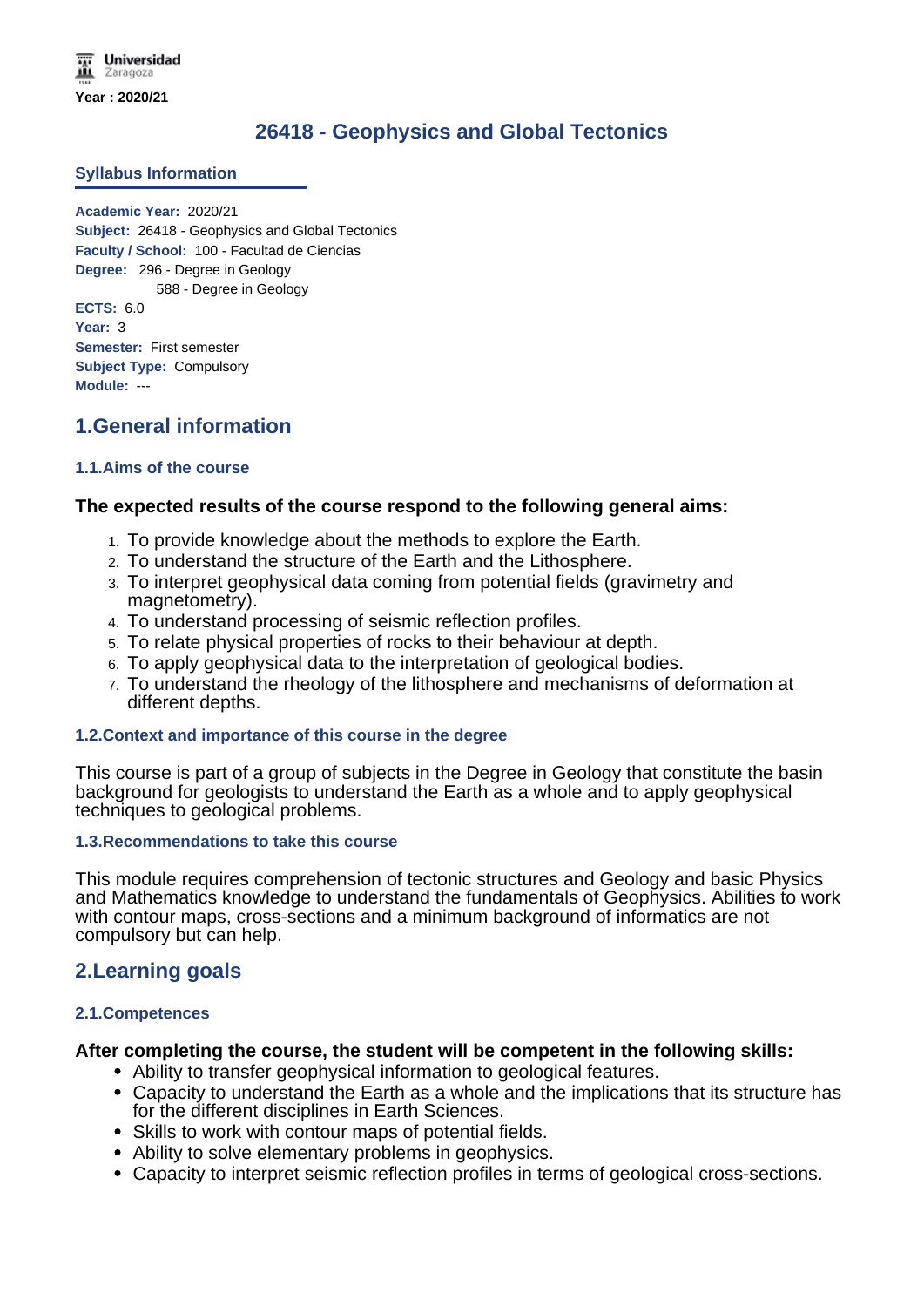- Skills to obtain information from earthquake parameters.
- Capacity to solve questions of plate kinematics by means of vectorial calculations, paleomagnetism and magnetic anomalies of the ocean floor.
- Ability to understand mechanisms of heat transfer within the Earth and their implication in plate tectonics.

# **2.2.Learning goals**

# **During this module the student will develop:**

- Knowledge of the main methods in geological surveying and their use for the understanding of the internal structure of the Earth and for solving geological problems.
- Ability to work with gravimetric and magnetic anomaly maps and interpret them according to the geological background.
- Ability to derive and solve problems related to seismic surveying (refraction and reflection).
- Ability to analyse plate kinematics and to interpret associated geological structures in plate boundaries.
- Understanding of the main processing methods in geophysics.
- Basic understanding of rheological models of the oceanic and continental lithospheres, and mechanisms of deformation at different levels within the crust.
- Intellectual skills to integrate her/his geological knowledge within the frame of Global Tectonics.

# **2.3.Importance of learning goals**

The understanding of the structure of the Earth as a whole, the meaning of geophysical data, the kinematics of tectonic plates, and the application of geophysical methods to Geology is a basic part of the background in Earth Sciences for all geologists, whatever their field of specialization.

# **3.Assessment (1st and 2nd call)**

# **3.1.Assessment tasks (description of tasks, marking system and assessment criteria)**

The student will prove that she/he has achieved the expected learning results by means of the following assessment tasks:

# **Continuous assessment**

1. Resolution of 3 tests during the semester, using skills and basic knowledge acquired in the lectures and lab sessions. Minimum score 5 out of 10. Slightly lower scores can be balanced between different assessments.

Categorising performance levels:

- Excellent performance (9-10 points): knowledge and problem resolution based on the taught programme
- Typical performance (7-8 points)
- Threshold performance (5-6 points)
- Compensable (4-4.9 points)
- Failure (0-4 points)

# **Final assessment**

1. In case of failure of one or more of the continuous assessment tests (minimum score 5 out of 10), the final assessment is a second-chance examination, also for students that cannot attend the normal development of the module.

# **4.Methodology, learning tasks, syllabus and resources**

# **4.1.Methodological overview**

The methodology followed in this course is oriented towards the achievement of the learning objectives. A wide range of teaching and learning tasks are implemented, such as lectures, laboratory sessions, seminars, tutorials and assessment tasks.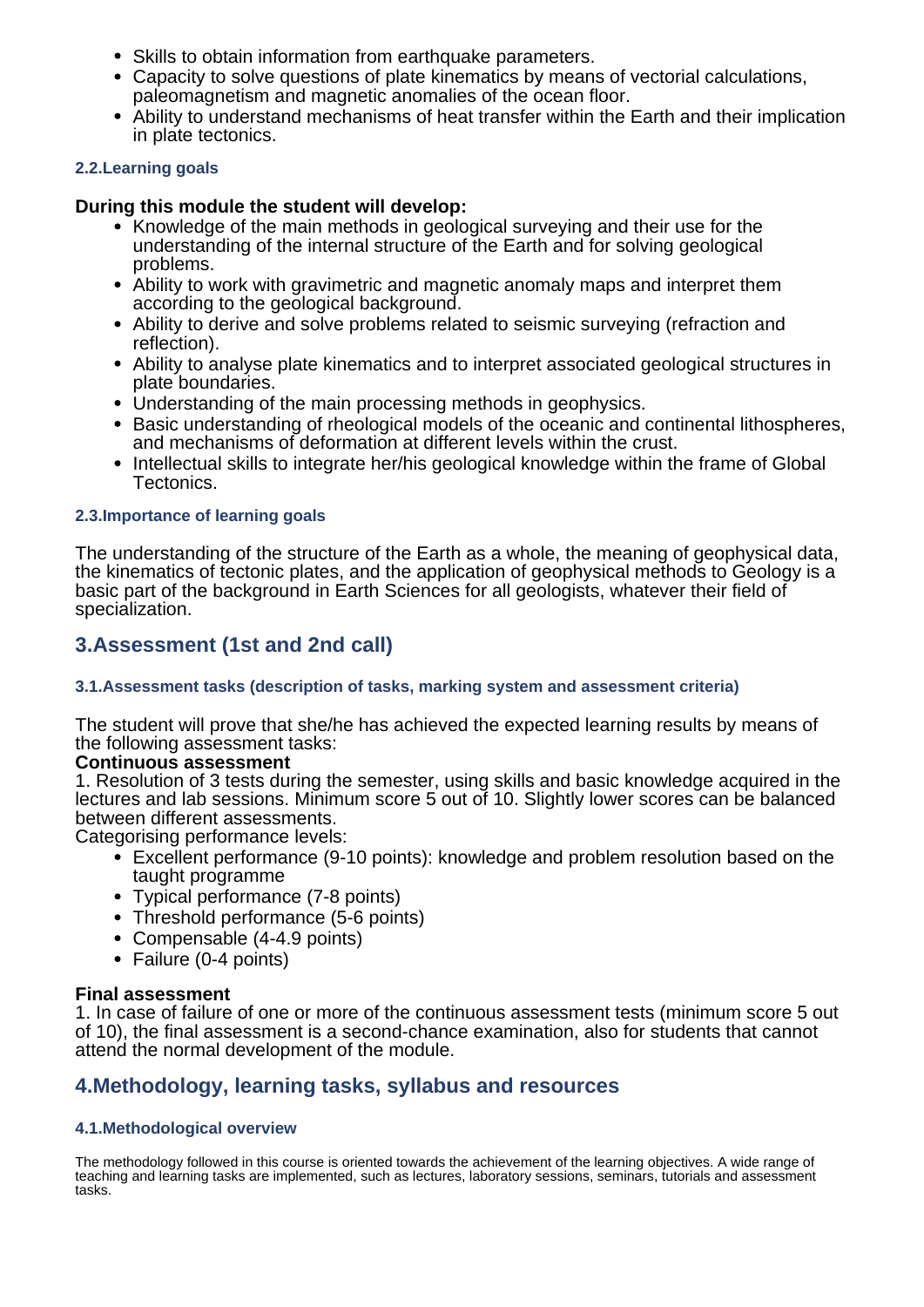### **4.2.Learning tasks**

This 6 ECTS course is organized as follows:

- **Lectures** (24 hours). Two weekly hours. The students will have class notes given by the professor as the basis for their learning, that must be completed with important remarks during the lectures and the laboratory sessions. Study of basic handbooks is strongly recommended.
- **Laboratory sessions and seminars** (36 hours). Two weekly hours.
- **Tutorials**. The tutorials will be considered as another academic activity where the students will be free to ask about any topic concerning the course.
- **Assessment tasks** (10 hours). It includes assessments and comments about them, which serves as a powerful learning tool (3 assessments in continuous evaluation modality). There are also two final resit exams. Exams include laboratory and theoretical questions, typically 13.

Teaching and assessment activities will be carried out on site for as long and as much as possible. This scenario could change if safety regulations related to the covid19 crisis recommended online activities.

### **4.3.Syllabus**

This course will address the following topics:

#### **Lectures**

- 1. Introduction to Global Geophysics.
- 2. Elastic properties. Seismic waves.
- 3. Fundamentals of seismic refraction.
- 4. Structure of the Earth from seismic data.
- 5. The lithosphere.
- 6. Earthquake seismology.
- 7. Focal mechanisms. Palaeoseismology.
- 8. Plate tectonics. Dynamics of plate margins.
- 9. Divergent, transform and convergent margins.
- 10. Fundamentals of seismic reflection surveying.
- 11. Seismic data processing.
- 12. Structures associated with plate margins. Divergent margins.
- 13. Structures in convergent and transform plate margins.
- 14. The Earth's magnetic field.
- 15. Magnetic properties of rocks and minerals.
- 16. Magnetic surveying. Paleomagnetism.
- 17. Magnetic anomalies of the ocean floor. Plate kinematics.
- 18. Gravimetry. Gravity field. Geoid.
- 19. Processing of gravimetric data.
- 20. Isostasy.
- 21. Thermal properties of rocks.
- 22. Thermal flow. Distribution and causes.
- 23. Mechanisms for plate movement.
- 24. Plate tectonics in Earth's history.
- 25. Planetary tectonics.

#### **Laboratory sessions**

- 1. Seismic refraction interpretation.
- 2. Modelling of seismic rays within the Earth.
- 3. Focal mechanisms. Interpretation.
- 4. Plate boundaries. Vulcanism and seismicity.
- 5. Topography of plate boundaries and interiors.
- 6. Interpretation of seismic reflection profiles.
- 7. Kinematics of plates.
- 8. Interpretation of magnetic anomalies in the ocean floor.
- 9. Exercises on plate boundaries, seismicity, paleomagnetism and plate kinematics.